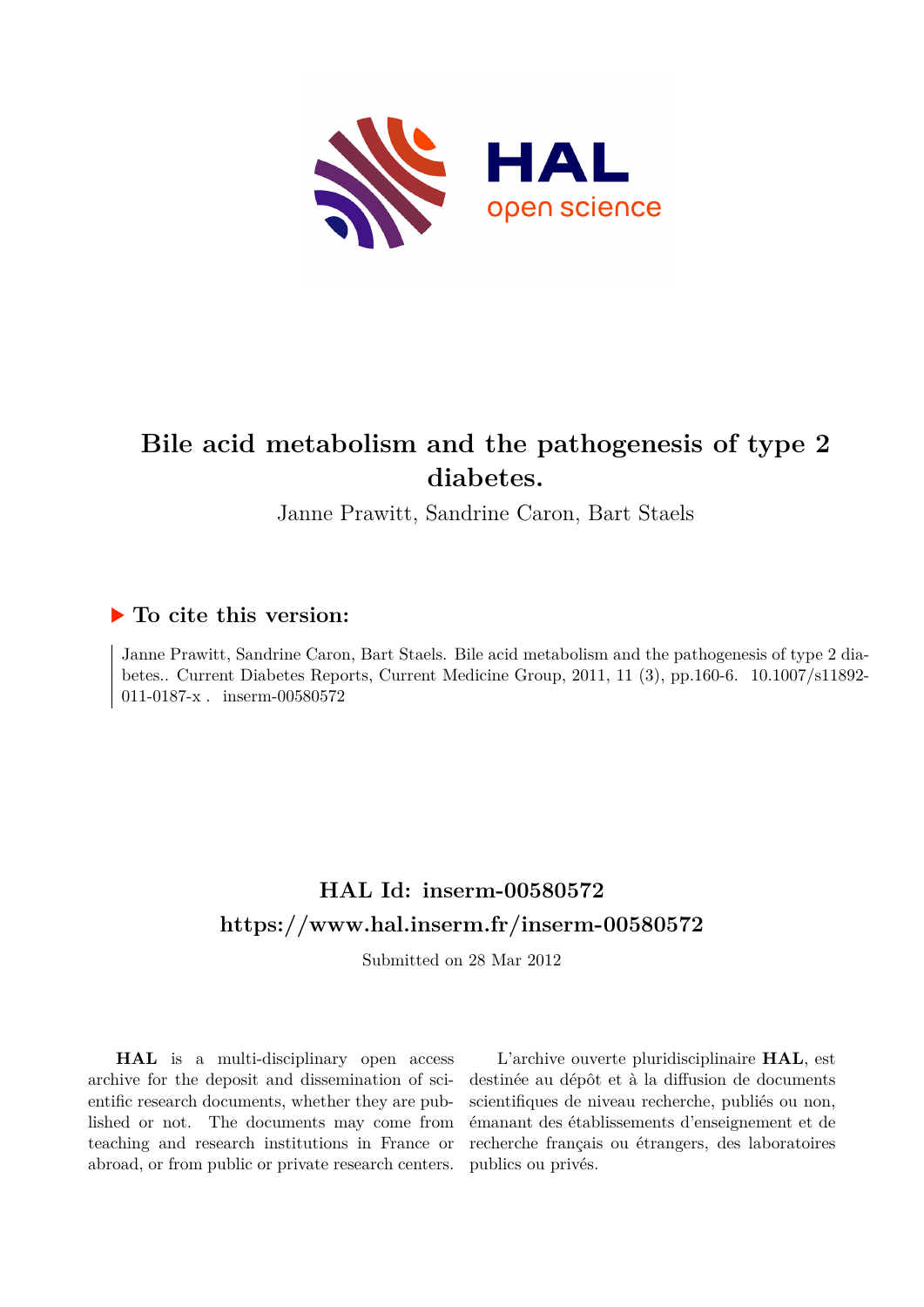# *Bile acid metabolism and the pathogenesis of type 2 diabetes*

**Janne Prawitt**  $^{12}$  **, Sandrine Caron**  $^{13}$  **, Bart Staels**  $^{2+}$ 

*1 Universit*é *Lille Nord de France , 1bis rue Georges Lef*è*vre, F- 59044 Lille cedex,FR*

*R cepteurs nucl aires, maladies cardiovasculaires et diab te 2* <sup>é</sup> <sup>é</sup> <sup>è</sup> *INSERM : U1011 , Institut Pasteur de Lille , Universit*é *du Droit et de la Sant* é *- Lille II , 1 rue du Prof Calmette 59019 Lille Cedex,FR*

*3 Institut Pasteur de Lille , 1 rue du professeur Calmette Lille,FR*

\* Correspondence should be adressed to: Bart Staels <bart.staels@pasteur-lille.fr >

#### **Abstract**

**T2D is a growing health problem world-wide, but the currently available strategies for therapy and prevention are insufficient. Recent observations indicate that bile acid homeostasis is altered in T2D. Bile acids are metabolic regulators that act as signaling molecules through receptor-dependent and -independent pathways. The most prominent signaling molecules mediating bile acid signaling are the nuclear receptor FXR and the membrane receptor TGR5. Both are implicated in the regulation of lipid, glucose and energy metabolism. Dysregulation of these pathways might contribute to the development of T2D and associated metabolic complications. Interestingly, data from studies with bile acids or bile acid sequestrants indicate that the manipulation of bile acid homeostasis might be an attractive approach for T2D therapy. In this review, we summarize the mechanisms of bile-acid-mediated metabolic control that might be of relevance in the pathogenesis of T2D.**

**MESH Keywords** Animals ; Bile Acids and Salts ; metabolism ; Diabetes Mellitus, Type 2 ; metabolism ; physiopathology ; Dyslipidemias ; metabolism ; physiopathology ; Humans ; Obesity ; metabolism ; physiopathology

**Author Keywords** Bile acids ; T2D ; FXR ; TGR5 ; bile acid sequestrants ; obesity ; dyslipidemia ; NAFL

# **Introduction**

Type 2 diabetes (T2D) is characterized by relative insulin deficiency due to the resistance of target tissues towards insulin action and the concomitant decline of insulin secretion from the pancreas. T2D pathogenesis includes genetic as well as environmental factors, but despite extensive research in this field the detailed mechanisms are yet incompletely known. The development of T2D is commonly associated with obesity and often with hypertension and dyslipidemia. These latter complications promote the development of cardiovascular disease which presents the most common mortality linked to T2D [1 ].

In the past 15 years, a growing body of evidence has shown that bile acid metabolism is altered in T2D patients and, conversely, that manipulation of the bile acid pool can improve glycemic control in such patients. Bile acids are increasingly recognized for their function as metabolic regulators. Via the activation of different signaling pathways, they participate in the control of bile acid, lipid and glucose metabolism. In this review, we summarize the mechanisms through which bile acids exert metabolic control and discuss their possible implication in the pathogenesis of T2D.

# **Bile acid metabolism**

The synthesis and metabolism of bile acids is complex and highly regulated. Bile acids are synthesized from cholesterol in the liver. Specific transporters located in the basolateral membrane of the hepatocyte actively secrete bile acids as well as cholesterol and phospholipids into the bile. The ingestion of a meal triggers the release of bile from the gallbladder into the intestinal lumen, where bile acids form micelles with dietary lipids and lipid-soluble vitamins, thereby facilitating their absorption. Specific transporters expressed in the distal ileum assure the re-absorption of ~95% of bile acids conveying them back to the liver, while the remaining 5% are excreted in the feces. In humans, the bile acid pool undergoes this enterohepatic cycle around 12x/day. Even though the bile acid pool size is maintained constant, the flux of bile acids varies during the day. Promoted by the ingestion of a meal, bile acid flux and plasma bile acid concentrations are highest postprandially [2 ].

Bile acids consist of a 24-carbon steroid core and a side chain carrying a carboxyl group. The nature of the bile acid species is determined by the number and position of hydroxyl groups on the steroid core, forming a hydrophobic and a hydrophilic side of the molecule. This amphiphatic property is essential for the bile acid's biological function, i.e. facilitating the excretion of hydrophobic molecules into the bile and mediating the absorption of dietary lipids from the intestinal lumen. However, it also turns bile acids into powerful detergents which at high concentrations may be cytotoxic (toxicity increases with hydrophobicity). For this reason, the size and composition of the bile acid pool is strictly controlled. Since the biological activity of a bile acid depends on its chemical structure, the pool composition (and thus hydrophobicity) may further determine to what extent bile acid signaling pathways are activated [3 ].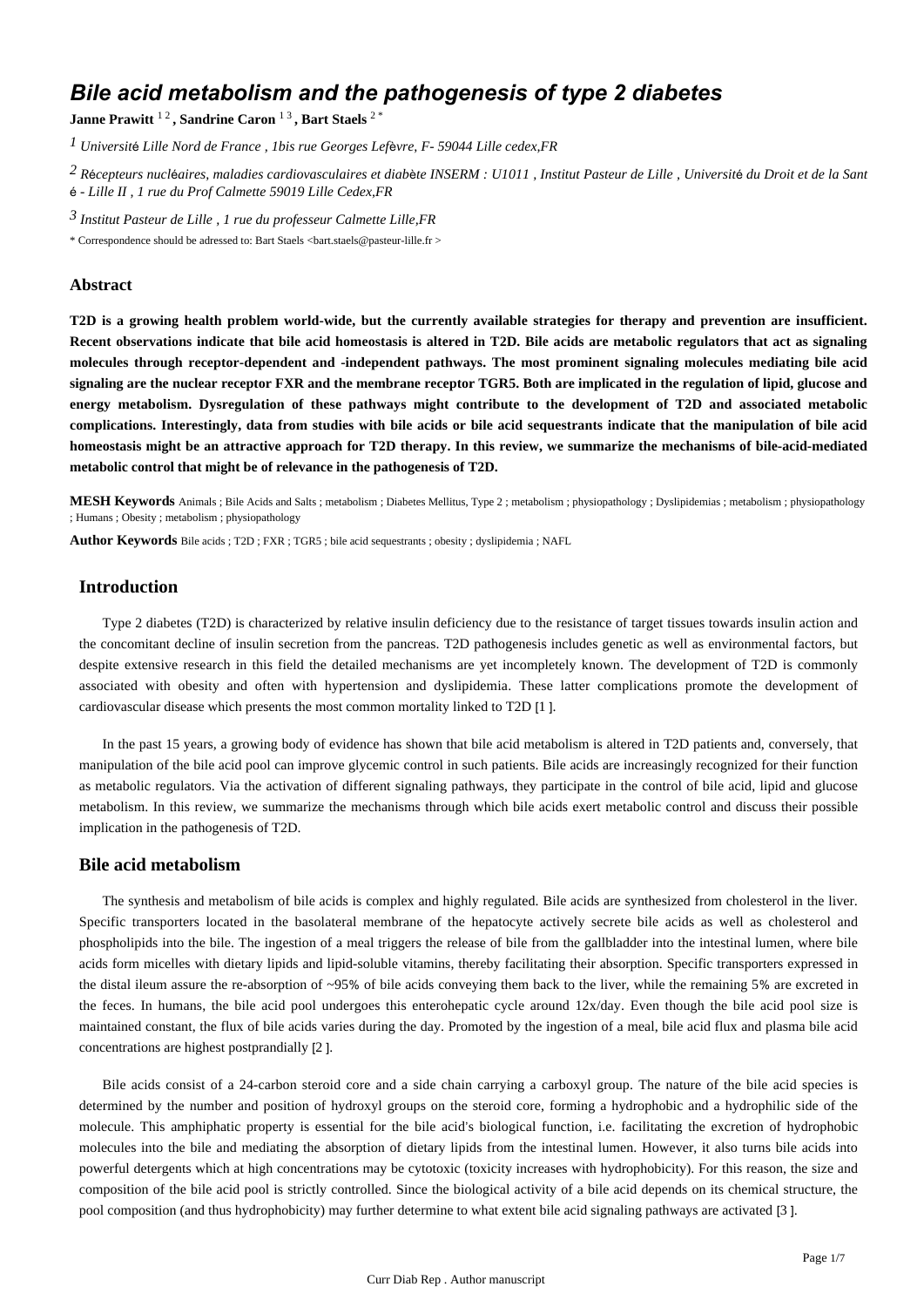Bile acids are synthesized in a multiple step process [4 ]. The liver produces the primary bile acids cholic acid (CA) and chenodeoxycholic acid (CDCA) in humans, and CA and muricholic acid (MCA) in mice. The majority of bile acids is formed via the so-called classical pathway and only a small quantity (in humans estimated at ~6%) via the alternative pathway. Cholesterol-7α -hydroxylase (CYP7A1) catalyzes the first step of the classical pathway and is submitted to a negative feedback regulation mediated by bile acids themselves. CYP7A1 is considered to be the key enzyme of bile acid synthesis, CYP7A1-deficient mice die from liver failure within three weeks after birth [4 ]. The key enzymes of the alternative pathway are sterol 27-hydroxylase (CYP27A1) and 25-hydroxycholesterol-7α-hydroxylase (CYP7B1). Even though mice deficient for CYP7B1 are able to maintain a normal bile acid pool, a case of a human newborn has been reported where a CYP7B1 mutation led to severe liver dysfunction, demonstrating the importance of the alternative pathway in humans [2 ]. While CYP7A1 defines the size of the bile acid pool, its composition strongly depends on the activity of the sterol-12α-hydroxylase (CYP8B1). This enzyme catalyzes the formation of CA by diverting intermediates from CDCA synthesis (or MCA synthesis in mice), thus defining the CA/CDCA ratio in the pool. As CYP7A1, CYP8B1 is negatively regulated by bile acids [4 ]. The synthesized primary bile acids are conjugated to glycine or taurine before secretion into the bile. Once they have reached the intestine, they may undergo deconjugation and dehydroxylation by bacteria of the gut microflora. The resulting secondary bile acids in humans are mainly deoxycholic acid (DCA) and lithocholic acid (LCA). During the second passage through the liver, a small part of the secondary bile acids is again modified by sulfonation or glucuronidation giving rise to tertiary bile acids.

Bile acids exert negative feedback on their own synthesis as mentioned above, but also on the expression of transport molecules assuring the enterohepatic cycle. Thus, bile acids stimulate their basolateral efflux into the bile (via the bile salt export pump BSEP), inhibit their ileal absorption (via the apical sodium-dependent bile acid transporter ASBT), stimulate their efflux from the enterocyte into the blood (via the organic solute transporter OST) and inhibit their apical uptake into the liver (via the sodium taurocholate-cotransporting polypeptide NTCP). The details of bile acid synthesis and transport regulation have been reviewed in detail elsewhere [2 ,3 ].

# **Bile acid homeostasis in T2D**

Due to their long-known role in the digestion of dietary fat, bile acids have classically been associated with lipid metabolism. Over the past decades, a limited number of studies has described alterations of the bile acid pool in T2D patients and animal models. Even though the available data are not fully consistent, they present a link of bile acid and glucose homeostasis.

An early study in patients with uncontrolled T2D reported an increase in the bile acid pool size and fecal bile acid excretion which decreased upon insulin treatment [5 ]. Consistently, insulin was found to inhibit the expression of CYP7A1 and CYP27A1 in rat hepatocytes, the key enzymes of both bile acid synthesis pathways [2 ]. However, a second study observed no differences in bile acid synthesis between uncontrolled and insulin-treated diabetic patients [6 ]. A recent investigation evaluated bile acid kinetics more systematically in T2D patients [7 ]. Even though no difference was found in the size of the total bile acid pool, the contribution of specific bile acid species to the pool was altered in T2D. Thus, the pool of the secondary bile acid DCA was elevated as was the DCA input rate, whereas the CDCA pool decreased [8 ]. The CA pool was unchanged, even though the CA synthesis rate was elevated in diabetes. Another study used a metabolomic approach to show lower CA and elevated DCA levels in plasma of self-reported, controlled diabetic patients compared to controls [9 ]. Hence, CA might be increasingly converted into DCA in the gut of patients with T2D. Interestingly, changes in the gut microflora have lately been associated with the development of metabolic diseases. This area of research might provide further insights into associated changes of bile acid metabolism. Despite the increasing interest in the link between bile acid metabolism and diabetes, the evidence from animal models is still very scarce. In insulin resistant ob/ob mice, leptin administration diminished the size and further decreased the hydrophobicity of the bile acid pool, resulting in an enhanced efflux of cholesterol into the bile [10 ]. Unfortunately, possible consequences of these alterations on glucose homeostasis were not analyzed. Herrema et al. investigated bile acid kinetics in more detail in diabetic db/db mice and observed an elevation of total bile acid pool size and synthesis, due to an increase in the fractional pool size and synthesis rate of CA [11 ].

Even though not devoid of discrepancies, the above presented data clearly suggest that changes in bile acid homeostasis are either a cause or a consequence of the metabolic disturbances observed during T2D. This raises the question whether the manipulation of bile acid homeostasis may improve metabolic complications linked to T2D. In this regard, an interesting study looked at bile acid metabolism in high-fat diet-fed rats that were submitted to ileal interposition surgery. This operation moves upwards a distal part of the ileum which is repositioned in the proximal jejunum. The authors found that plasma bile acid levels increased in operated rats, with a higher ratio of primary to secondary bile acids, and that bile acid excretion decreased, indicating an early reabsorption which short-circuits the enterohepatic cycle. Most interestingly, obesity, glucose tolerance and high cholesterol levels improved subsequent to the operation even though high-fat feeding continued [12 ]. Similar observations were made in gastric bypass patients who, compared to weight-matched controls, had increased plasma bile acid levels which inversely correlated with fasting plasma lipids and postprandial blood glucose [13 ]. Another recent report confirmed that the increase of the bile acid pool size, in this case by overexpression of CYP7A1 in mice, protected from Western diet-induced obesity, insulin resistance and hepatic steatosis [14 ].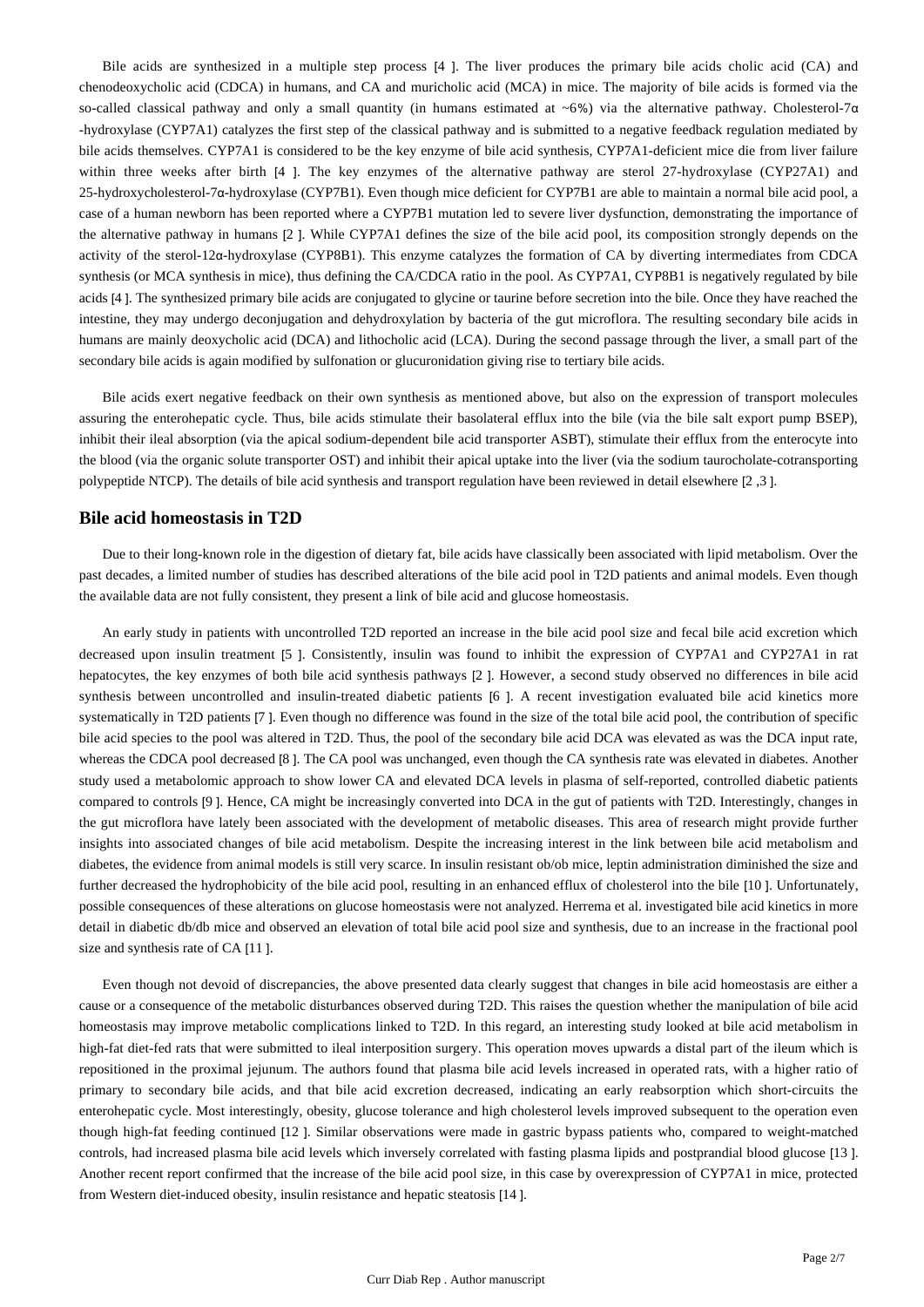More evidence for a beneficial effect of the modulation of bile acid metabolism comes from trials in which bile acid sequestrants were administered to T2D patients. These non-absorbable polymers complex bile acids in the intestinal lumen and thus divert them from the enterohepatic cycle. Consequently, the bile acid pool composition is modulated [7 ]. Successfully applied to lower elevated LDL-cholesterol and prevent cardiovascular disease since a few decades, bile acid sequestrants were found to improve glycemic control in T2D patients. In patients not adequately controlled by common anti-diabetic therapeutics such as insulin, sulfonylurea or metformin, the administration of a bile acid sequestrant decreased plasma glucose and HbA1c concentrations [15 ]. A pilot study in T2D patients [16 ] and a report from diabetic mice [17 ] suggest that an increase in whole-body insulin sensitivity might underlie the improvement in glucose homeostasis upon treatment with bile acid sequestrants. Two other recent investigations found an increase in GLP1 (glucagon-like peptide 1) secretion from the intestine of sequestrant-treated diabetic rats, which might mediate the increased responsiveness towards insulin [18 , 19 ].

## **Bile acids as signaling molecules**

Over the past decade, several pathways have been identified, which mediate the regulatory effects of bile acids. The membrane receptor FPR (formyl peptide receptor) was reported to be activated by CDCA and DCA with an immunosuppressive outcome. The nuclear receptors PXR (pregnane X receptor) and VDR (vitamin D receptor) were shown to bind the toxic bile acid LCA and mediate its elimination from the liver and the intestine, providing protection from cholestasis and colon cancer. The most prominent candidates, however, are the nuclear receptor FXR (farnesoid X receptor) and the G-protein-coupled membrane receptor TGR5 [2 ].

#### **FXR**

The nuclear receptor FXR is highly expressed in liver and intestine, the main sites of bile acid metabolism, but also in adipose tissue, pancreas and adrenals [2 ]. CDCA is most effective in activating FXR, while LCA, DCA and CA bind with lower affinity and specificity. Upon ligand-binding, FXR acts either as a monomer or forms a heterodimer with RXR (retinoid X receptor) to subsequently transactivate or repress the expression of genes that contain a specific FXR response element in their promoter [20 ]. In addition to the direct regulation of target gene expression, numerous FXR functions are mediated by the induction of SHP (short heterodimer protein) which in turn represses target genes in bile acid, lipid and glucose metabolism [2 ]. In the intestine, FXR further induces the expression and subsequent secretion of FGF (fibroblast growth factor) 19 (corresponding to FGF15 in mice), which as a hormone can transmit the BA-induced signal to specific target tissues. By binding to the FGF receptor 4 (FGFR4) in the liver, FGF15 inhibits bile acid synthesis via a c-Jun N terminal kinase (JNK) – mediated pathway [21 ].

#### **TGR5**

The identification of the G protein coupled receptor TGR5 (also Gpbar1, M-Bar, BG37) as a bile acid receptor [22 ,23 ] has opened new insights in the mechanisms of bile acid signaling. Mainly expressed in the gall bladder, ileum, colon, brown and white adipose tissue, and to a lesser extent in skeletal muscle, liver and immune cells, TGR5 is activated by nanomolar concentrations of LCA and TLCA and micromolar concentrations of CA, DCA and CDCA [15 ]. After ligand-binding to plasma membrane TGR5, the receptor is internalized, the  $Ga<sub>c</sub>$  subunit released and adenylate cyclase activated. The consecutively formed cAMP can activate PKA (protein kinase A) or the transcription factor CREB (cAMP response element binding protein), mediating bile acid functions in immunosuppression, energy and glucose homeostasis [3 ].

#### **Receptor-independent pathways**

Cell signaling networks, e.g. the MAPK pathway, can also be activated by bile acids independent of the mentioned receptors (reviewed in [24 ]), but their implication in the control of metabolic homeostasis still needs to be determined.

#### **Metabolic regulation by bile acids**

Based on the variety of bile acid-targeted receptors and signaling pathways, it is obvious that bile acids exert multiple regulatory functions. Here, we will focus on the role of bile acids in the regulation of pathways that are affected in T2D and associated metabolic complications (Figure 1 ).

#### **Glucose metabolism and insulin sensitivity**

T2D is commonly preceded by a state of insulin resistance. In peripheral tissues, insulin resistance leads to a decreased uptake of glucose from the blood, whereas hepatic insulin resistance results in enhanced de novo glucose production. Both phenomena contribute to elevated plasma glucose levels, first in the postprandial and later also in the fasted state. Bile acids are involved in the regulation of hepatic glucose metabolism by FXR-mediated pathways. The expression of FXR itself is decreased in rat models of type 1 and T2D, an effect that could be reversed by the administration of insulin [25 ]. The evaluation of the fasting-refeeding transition in FXR-deficient mice revealed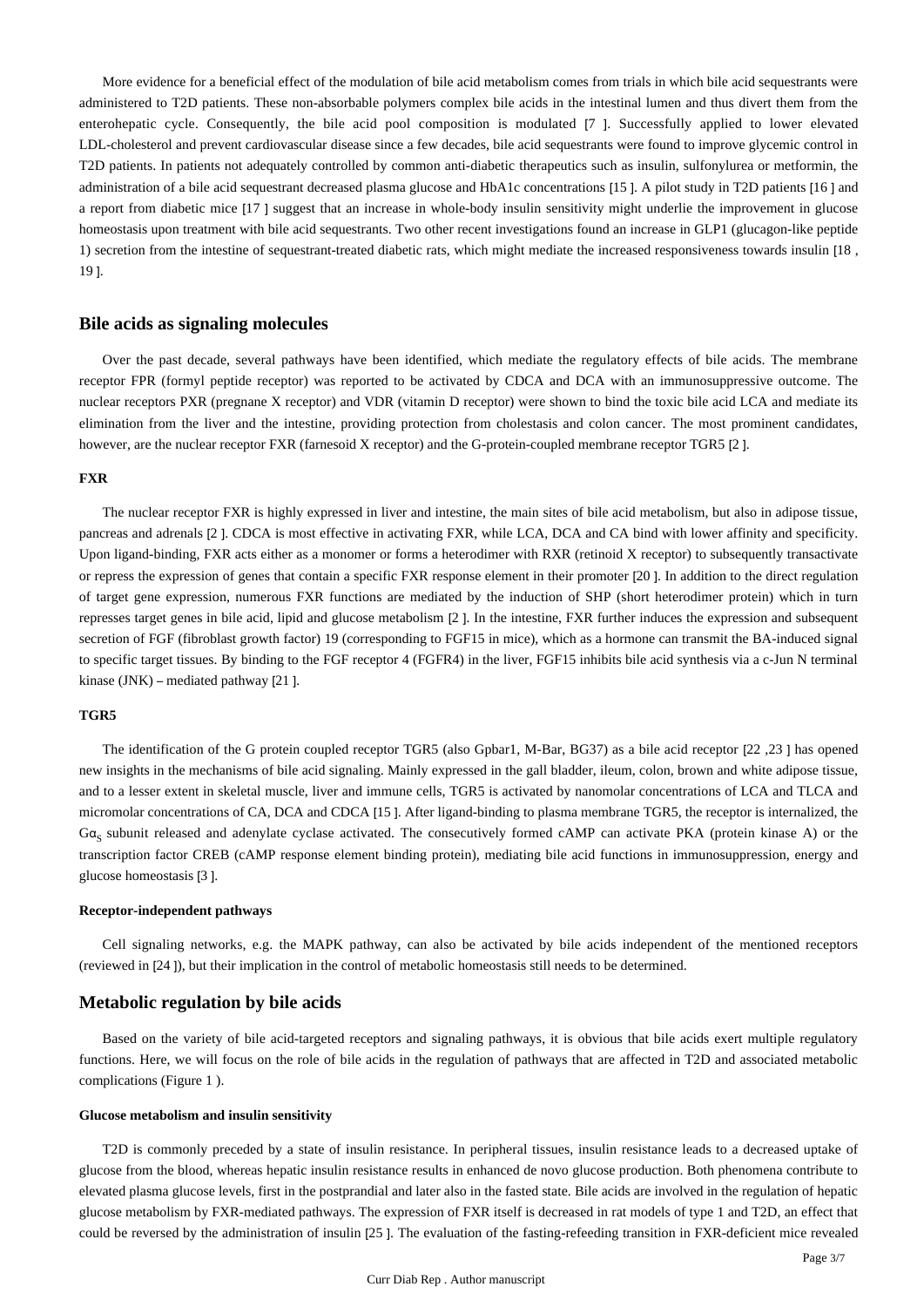the importance of functional FXR for the maintenance of stable blood glucose concentrations. In the absence of FXR, the induction of glycolytic (liver pyruvate kinase) and lipogenic genes (fatty acid synthase, acetyl CoA carboxylase) was accelerated, associated with a transient hypoglycaemia [26 ]. In contrast, the induction of glucose-responsive genes was lower upon FXR activation. Via FXR, bile acids further regulate hepatic glucose production by gluconeogenesis. In one set of studies, FXR activation by CA decreased the expression of the gluconeogenic genes PEPCK (phosphoenol pyruvate kinase), G6Pase (glucose-6-phosphatase) and FBP1 (fructose-1,6-bisphosphatase) [27 ,28 ]. In contrast, FXR activation by the synthetic agonist GW4064 was found to induce the expression of PEPCK [29 ] in another investigation. In line with this finding, PEPCK and G6Pase expression were repressed in FXR-deficient mice [26 ,28 ]. Despite the controversy of the available data, bile acids clearly impact on the regulation of hepatic glucose metabolism.

Intact insulin sensitivity is a prerequisite for the maintenance of glucose homeostasis. Several groups have reported that FXR-deficiency leads to peripheral insulin resistance in mice with a reduction of glucose disposal and decreased adipose tissue and skeletal muscle insulin signaling, however they presented conflicting data on the status of the liver [28 ,30 ,31 ]. By contrast, the activation of FXR by GW4064 in insulin-resistant ob/ob mice reduced hyperinsulinemia and improved glucose tolerance [31 ]. Another study applying the semi-synthetic FXR agonist 6-ethyl-CDCA to diabetic fa/fa rats confirmed the beneficial effect of FXR activation on insulin resistance in liver and skeletal muscle [32 ]. In addition to this key role of FXR in the control of insulin sensitivity, FXR expression has recently been reported to play a role in the pancreas, where it regulates glucose-induced insulin secretion [33 ,34 ] and protects against lipotoxicity [33 ], a crucial feature in the development of T2D.

Modulation of the bile acid pool by intestinal sequestration has been shown to improve insulin resistance in rat models of diabetes by promoting the secretion of GLP1 from intestinal L-cells [18 ,19 ]. The incretin GLP1 is released in response to the ingestion of a meal and, in addition to controlling appetite and gastrointestinal function, promotes insulin secretion from the pancreas. This is why GLP1 based strategies are currently being used for the therapy of T2D. Both studies [18 ,19 ] exclude that the observed effect is FXR-dependent. Most interestingly, recent reports provide evidence that bile acids induce GLP1 secretion by TGR5-mediated pathways. LCA and DCA TGR5-dependently induced intracellular cAMP concentrations and GLP1 secretion from intestinal L-cells *in vitro* [35 ]. In a second study, the TGR5 agonist oleanolic acid attenuated obesity and improved insulin resistance in mice upon high-fat diet-feeding [36 ]. The most detailed investigation has been provided by Thomas et al. [37 ]. The authors show that glucose tolerance reduced by TGR5-deficiency and improved by TGR5 overexpression in high-fat diet-fed mice via increased GLP1 and insulin secretion. Pharmacological activation of TGR5 by the semi-synthetic agonist INT777 also ameliorated insulin sensitivity and raised GLP1 secretion in obese mice. The authors proposed that TGR5 activation raises the intracellular ATP/ADP ratio and enhances calcium influx which promotes GLP1 secretion. Thus, the TGR5-mediated triggering of GLP1 secretion presents a powerful mean for bile acids to control glucose homeostasis.

Very few data have demonstrated that receptor-independent pathways account for the beneficial action of bile acids on glucose homeostasis. The administration of taurine-conjugated ursodeoxycholic acid (TUDCA) to genetically obese mice improved insulin resistance by attenuating endoplasmatic reticulum (ER) stress [38 ]. A very recent study in human obese subjects found an increase of insulin sensitivity in liver and muscle, but not adipose tissue upon TUDCA administration [39 ]. However, no effect on markers of ER stress was observed.

#### **Energy metabolism**

As mentioned above, visceral obesity is often associated with T2D, which is characterized by a dysregulation of energy metabolism. It is still under discussion to which extent and by which mechanisms obesity is causal for the development of insulin resistance and T2D, but the epidemiological link is clearly established [1 ].

Even though adipose tissue is not a tissue classically involved in bile acid metabolism, it expresses FXR [31 ,40 ]. In FXR-deficient mice, adipose tissue mass and adipocyte size are reduced [31 ,41 ], indicating a role for FXR in adipocyte biology. Indeed, FXR controls adipocyte differentiation and function by promoting PPARγ activity and inhibiting the Wnt/β-catenin pathway [40 ,41 ]. In the absence of FXR, basal lipolysis is increased whereas lipogenesis is reduced [41 ]. Further, FXR activation was shown to increase the insulin-mediated uptake of glucose [40 ].

Activation of FXR induces the expression and secretion of FGF19 in the intestine. Fu et al. have shown that the administration of FGF19 to high-fat diet-fed mice increased energy expenditure, reversed weight gain and as a consequence improves insulin resistance [42 ] . Changes of the amount or nature of bile acids passing through the intestine can thus have strong systemic effects on metabolic regulation by modulating FXR-mediated FGF19 secretion.

The discovery of TGR5 as a bile acid receptor identified another pathway for the bile acid-mediated regulation of energy metabolism. The supplementation of a high-fat diet with CA increased energy expenditure in brown adipose tissue of mice with a beneficial outcome for obesity and insulin resistance [43 ]. The authors suggest a TGR5-cAMP-triggered increase in triiodothyronine due to the activation of deiodinase in brown adipose tissue, resulting in increased uncoupling. Even though an attractive concept, several facts put the proposed mechanism into question. Neither the overexpression nor the absence of TGR5 in mice leads to a difference in body weight and the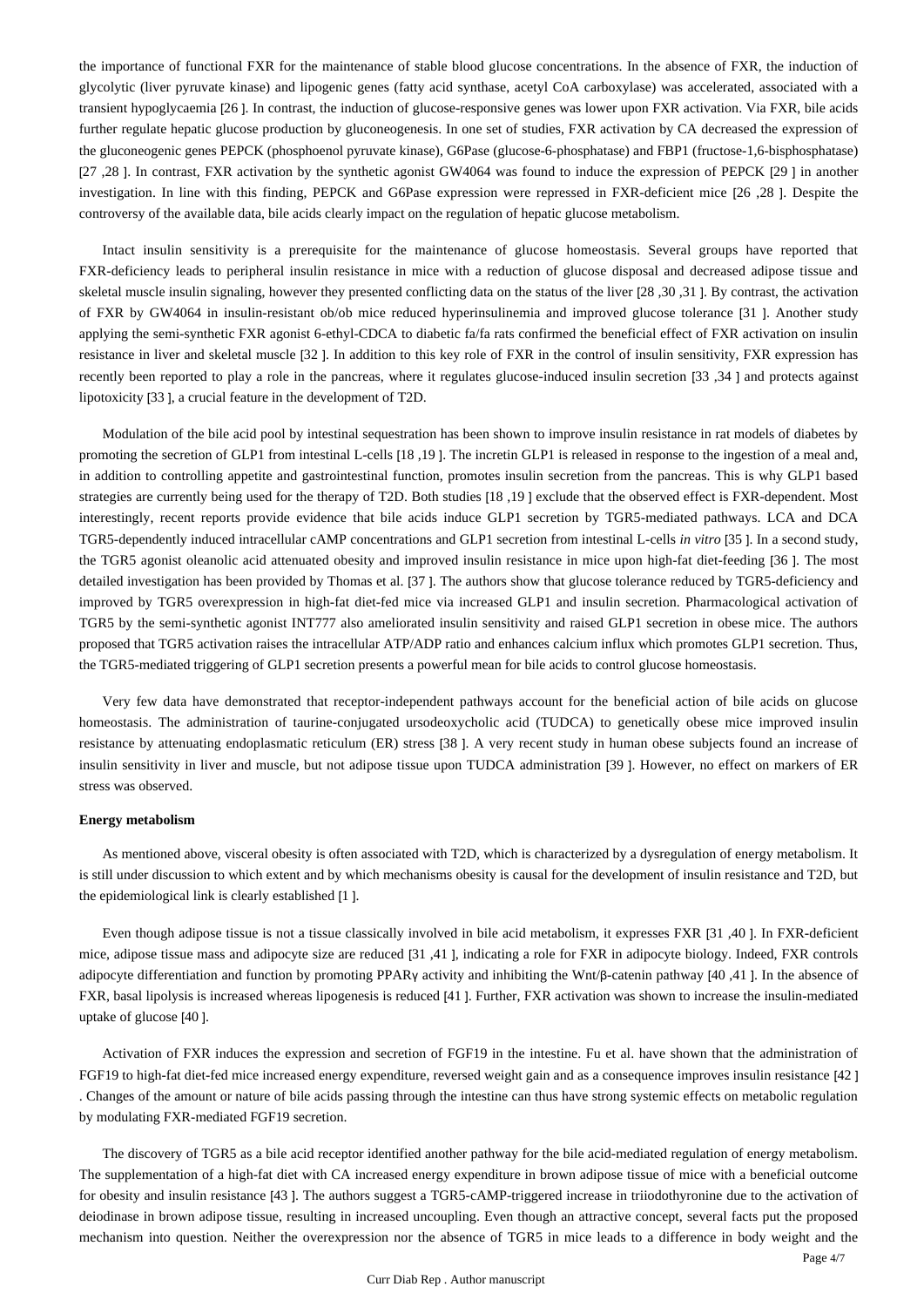susceptibility to diet-induced obesity is gender-specific [44 ]. Further, thyroid hormones have recently been shown to exert a central rather than peripheral effect on energy metabolism of brown adipose tissue [45 ].

#### **Lipid metabolism and NAFL/NASH**

Even though the dysregulation of lipid and lipoprotein metabolism is not considered as a direct cause for T2D, it is strongly associated with obesity, insulin resistance and T2D itself. Dyslipidemia increases the risk for cardiovascular incidences in T2D. The implication of bile acids in the regulation of triglyceride and cholesterol metabolism via hepatic FXR became manifest through the observation of dyslipidemia in FXR-deficient mice [46 ].

CDCA administration was shown to decrease plasma lipids in hypertriglyceridemic patients, long before FXR was identified [47 ]. Watanabe et al. delineated a FXR-SHP-mediated mechanism which repressed the induction of SREBP1c by LXR and thus reduced lipogenesis and VLDL secretion [48 ]. Recently, the administration of bile acid sequestrants was reported to induce lipogenesis dependent of FXR and LXR [11 ]. The reduction of plasma triglycerides by FXR activation was further attributed to an increased clearance from the bloodstream by lipoprotein lipase (LPL). LPL activity is enhanced by the induction of its activator apolipoprotein CII and the repression of its inhibitor apolipoprotein CIII in the liver upon FXR activation [2 ].

Given that bile acids are synthesized from cholesterol, the direct link of these two metabolic pathways is obvious. Bile acids exert additional control in cholesterol metabolism by regulating numerous FXR target genes [2 ]. *In vitro* , FXR activation induced the expression of the LDL receptor and repressed its inhibitor PCSK9. However, this mechanism did not seem to apply *in vivo* since CDCA administration to patients increased LDL cholesterol levels [20 ]. The key structural component of HDL, apolipoprotein AI, was reported to be a negative FXR target gene [2 ]. Data from mice further proposed that FXR stimulates the uptake of HDL cholesterol esters via hepatic SRBI induction [46 ]. Consequently, FXR activation in patients lowered HDL cholesterol levels [47 ].

The occurrence of non-alcoholic liver (NAFL) and its progression towards non-alcoholic steatohepatitis (NASH) in association with insulin resistance and T2D development has been re-evaluated in the past years. Several studies suggest that NAFLD might be one of the causal factors for the manifestation of T2D in obese subjects [49 ]. TUDCA administration was shown to decrease NAFLD in genetically obese mice [38 ] and TGR5 activation in diet-induced obesity [37 ], but no directly-underlying mechanisms were proposed. CDCA and CA further prevented fructose-induced hepatic steatosis by protecting against the entry of bacterial endotoxins from the intestine [50 ]. Several studies have further linked bile acids to NASH via FXR. FXR-deficient mice displayed marked inflammatory cell infiltration and increased hepatic collagen content, whereas FXR activation decreased inflammatory cell infiltration and fibrosis in mice by repression of the fibrotic genes TGF1β, α-SMA and TIMP-1 [20 ].

# **Conclusions**

A growing body of evidence acknowledges bile acids as metabolic regulators. By binding to the nuclear receptor FXR or the membrane receptor TGR5, they participate in the control of glucose metabolism, insulin sensitivity, energy homeostasis as well as lipid metabolism. During the pathogenesis of T2D, the composition of the circulating bile acid pool is altered, probably contributing to the dysregulation of metabolic homeostasis in T2D. The manipulation of the bile acid pool itself by bile acid substitution or intestinal sequestration, or bile acid receptors such as FXR and TGR5 present promising strategies to develop therapeutics for T2D. However, given the diversity of the metabolic pathways controlled by bile acid signaling, more mechanistic and clinical studies are needed to precipitate the optimal approach.

#### **Acknowledgements:**

The authors are supported by the EU Grant HEPADIP (N° 018734) and received funding from Daiichi Sankyo.

## **Footnotes:**

**Author Disclosure Statement** The authors disclose no conflict of interest.

## **References:**

- 1 . IDF Diabetes Atlas . Available at http://www.diabetesatlas.org/ Accessed January 2011
- 2 . Lefebvre P , Cariou B , Lien F . Role of bile acids and bile acid receptors in metabolic regulation . Physiol Rev . 2009 ; 89 : 147 191
- 3 . Thomas C , Pellicciari R , Pruzanski M . Targeting bile-acid signalling for metabolic diseases . Nat Rev Drug Discov . 2008 ; 7 : 678 693
- 4 . Russell DW . The enzymes, regulation, and genetics of bile acid synthesis . Annu Rev Biochem . 2003 ; 72 : 137 174
- 5 . Bennion LJ , Grundy SM . Effects of diabetes mellitus on cholesterol metabolism in man . N Engl J Med . 1977 ; 296 : 1365 1371
- 6 . Abrams JJ , Ginsberg H , Grundy SM . Metabolism of cholesterol and plasma triglycerides in nonketotic diabetes mellitus . Diabetes . 1982 ; 31 : 903 910
- 7 . Brufau G , Stellaard F , Prado K . Improved glycemic control with colesevelam treatment in patients with type 2 diabetes is not directly associated with changes in bile acid metabolism . Hepatology . 2010 ; 52 : 1455 - 1464
- 8 . Brufau G , Bahr MJ , Staels B . Plasma bile acids are not associated with energy metabolism in humans . Nutr Metab . 2010 ; 7 : 73 -
- 9 . Suhre K , Meisinger C , Döring A . Metabolic footprint of diabetes: a multiplatform metabolomics study in an epidemiological setting . PLoS One . 2010 ; 5 : e13953 -
- 10 . Hyogo H , Roy S , Paigen B . Leptin promotes biliary cholesterol elimination during weight loss in ob/ob mice by regulating the enterohepatic circulation of bile salts . J Biol Chem . 2002 ; 277 : 34117 - 34124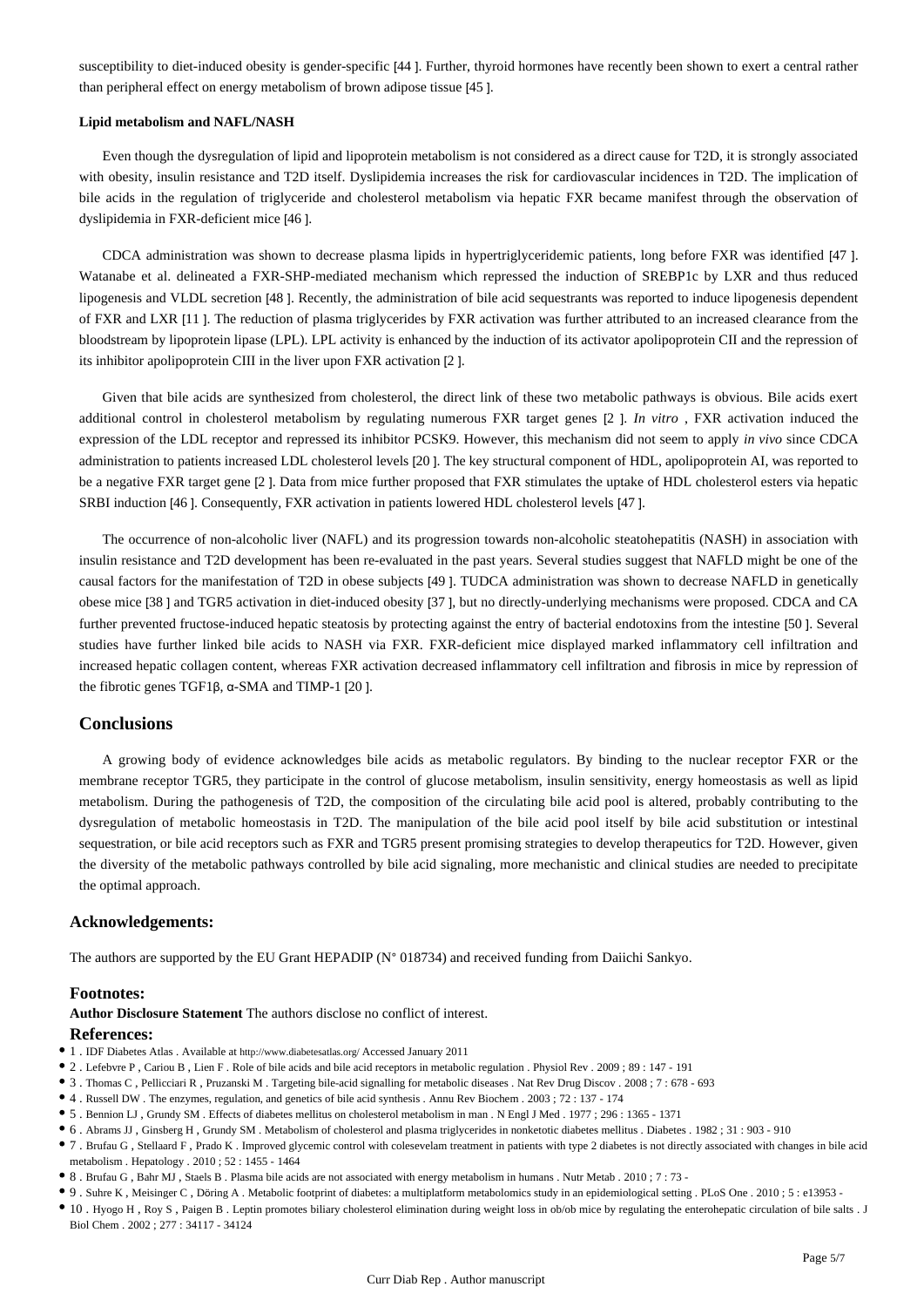- 11 . Herrema H , Meissner M , van Dijk TH . Bile salt sequestration induces hepatic de novo lipogenesis through farnesoid X receptor- and liver X receptoralpha-controlled metabolic pathways in mice . Hepatology . 2010 ; 51 : 806 - 816 This study is the first to give detailed insight into bile acid kinetics after sequestration in diabetic animal models
- 12 . Kohli R , Kirby M , Setchell KDR . Intestinal adaptation after ileal interposition surgery increases bile acid recycling and protects against obesity-related comorbidities . Am J Physiol Gastrointest Liver Physiol . 2010 ; 299 : G652 - 60 This paper elegantly shows that short-circuiting of bile acid cycling might contribute to the metabolic improvements observed after bariatric surgery
- 13 . Patti M , Houten SM , Bianco AC . Serum bile acids are higher in humans with prior gastric bypass: potential contribution to improved glucose and lipid metabolism . Obesity (Silver Spring) . 2009 ; 17 : 1671 - 1677
- 14 . Li T , Owsley E , Matozel M . Transgenic expression of cholesterol 7alpha-hydroxylase in the liver prevents high-fat diet-induced obesity and insulin resistance in mice . Hepatology . 2010 ; 52 : 678 - 690
- 15 . Prawitt J , Staels B . Bile acid sequestrants: glucose-lowering mechanisms . Metab Syndr Relat Disord . 2010 ; 8 : (Suppl 1 ) S3 8
- 16 . Schwartz SL , Lai Y , Xu J . The effect of colesevelam hydrochloride on insulin sensitivity and secretion in patients with type 2 diabetes: a pilot study . Metab Syndr Relat Disord . 2010 ; 8 : 179 - 188
- 17 . Kobayashi M , Ikegami H , Fujisawa T . Prevention and treatment of obesity, insulin resistance, and diabetes by bile acid-binding resin . Diabetes . 2007 ; 56 : 239 247
- 18 . Shang Q , Saumoy M , Holst JJ . Colesevelam improves insulin resistance in a diet-induced obesity (F-DIO) rat model by increasing the release of GLP-1 . Am J Physiol Gastrointest Liver Physiol . 2010 ; 298 : G419 - 24
- 19 . Chen L , McNulty J , Anderson D . Cholestyramine reverses hyperglycemia and enhances GLP-1 release in Zucker Diabetic Fatty rats . J Pharmacol Exp Ther . 2010 ; 334 : 164 - 170
- 20 . Prawitt J , Caron S , Staels B . How to modulate FXR activity to treat the Metabolic Syndrome . Drug Discov Today Dis Mech . 2009 ; 6 : e55 e64
- 21 . Inagaki T , Choi M , Moschetta A . Fibroblast growth factor 15 functions as an enterohepatic signal to regulate bile acid homeostasis . Cell Metab . 2005 ; 2 : 217 225
- 22 . Kawamata Y , Fujii R , Hosoya M . A G protein-coupled receptor responsive to bile acids . J Biol Chem . 2003 ; 278 : 9435 9440
- 23 . Maruyama T , Miyamoto Y , Nakamura T . Identification of membrane-type receptor for bile acids (M-BAR) . Biochem Biophys Res Commun . 2002 ; 298 : 714 719
- 24 . Nguyen A , Bouscarel B . Bile acids and signal transduction: role in glucose homeostasis . Cell Signal . 2008 ; 20 : 2180 2197
- 25 . Duran-Sandoval D , Mautino G , Martin G . Glucose regulates the expression of the farnesoid X receptor in liver . Diabetes . 2004 ; 53 : 890 898
- 26 . Duran-Sandoval D , Cariou B , Percevault F . The farnesoid X receptor modulates hepatic carbohydrate metabolism during the fasting-refeeding transition . J Biol Chem .  $2005 \cdot 280 \cdot 29971 - 29979$
- 27 . Yamagata K , Daitoku H , Shimamoto Y . Bile acids regulate gluconeogenic gene expression via small heterodimer partner-mediated repression of hepatocyte nuclear factor 4 and Foxo1 . J Biol Chem . 2004 ; 279 : 23158 - 23165
- 28 . Ma K , Saha PK , Chan L . Farnesoid X receptor is essential for normal glucose homeostasis . J Clin Invest . 2006 ; 116 : 1102 1109
- 29 . Stayrook KR , Bramlett KS , Savkur RS . Regulation of carbohydrate metabolism by the farnesoid X receptor . Endocrinology . 2005 ; 146 : 984 991
- 30 . Zhang Y , Lee FY , Barrera G . Activation of the nuclear receptor FXR improves hyperglycemia and hyperlipidemia in diabetic mice . Proc Natl Acad Sci U S A . 2006 ; 103 : 1006 - 1011
- 31 . Cariou B , van Harmelen K , Duran-Sandoval D . The farnesoid X receptor modulates adiposity and peripheral insulin sensitivity in mice . J Biol Chem . 2006 ; 281 : 11039 - 11049
- 32 . Cipriani S, Mencarelli A, Palladino G. FXR activation reverses insulin resistance and lipid abnormalities and protects against liver steatosis in Zucker (fa/fa) obese rats . J Lipid Res . 2010 ; 51 : 771 - 784
- 33 . Popescu IR , Helleboid-Chapman A , Lucas A . The nuclear receptor FXR is expressed in pancreatic beta-cells and protects human islets from lipotoxicity . FEBS Lett . 2010 ; 584 : 2845 - 2851
- 34 . Renga B , Mencarelli A , Vavassori P . The bile acid sensor FXR regulates insulin transcription and secretion . Biochim Biophys Acta . 2010 ; 1802 : 363 372
- 35 . Katsuma SEA . Bile acids promote glucagon-like peptide-1 secretion through tgr5 in a murine enteroendocrine cell line stc-1 . Biochem Biophys Res Commun . 2005 ; 329 : 386 - 390
- 36 . Sato H , Genet C , Strehle A . Anti-hyperglycemic activity of a TGR5 agonist isolated from Olea europaea . Biochem Biophys Res Commun . 2007 ; 362 : 793 798
- 37 . Thomas C , Gioiello A , Noriega L . TGR5-mediated bile acid sensing controls glucose homeostasis . Cell Metab . 2009 ; 10 : 167 177 This elaborate study is the first to propose a mechanism by which bile acids might improve glucose homeostasis via TGR5
- 38 . Ozcan U , Yilmaz E , Ozcan L . Chemical chaperones reduce ER stress and restore glucose homeostasis in a mouse model of type 2 diabetes . Science . 2006 ; 313 : 1137  $- 1140$
- 39 . Kars M , Yang L , Gregor MF . Tauroursodeoxycholic Acid may improve liver and muscle but not adipose tissue insulin sensitivity in obese men and women . Diabetes . 2010 ; 59 : 1899 - 1905 One of the rare investigations of receptor-independent effects of bile acids on insulin sensitivity in human patients
- 40 . Rizzo G , Disante M , Mencarelli A . The farnesoid X receptor promotes adipocyte differentiation and regulates adipose cell function in vivo . Mol Pharmacol . 2006 ; 70 : 1164 - 1173
- 41 . Abdelkarim M , Caron S , Duhem C . The Farnesoid X Receptor Regulates Adipocyte Differentiation and Function by Promoting Peroxisome Proliferator-activated Receptor-{gamma} and Interfering with the Wnt/{beta}-Catenin Pathways . J Biol Chem . 2010 ; 285 : 36759 - 36767
- 42 . Fu L , John LM , Adams SH . Fibroblast growth factor 19 increases metabolic rate and reverses dietary and leptin-deficient diabetes . Endocrinology . 2004 ; 145 : 2594 2603
- 43 . Watanabe M , Houten SM , Mataki C . Bile acids induce energy expenditure by promoting intracellular thyroid hormone activation . Nature . 2006 ; 439 : 484 489
- 44 . Maruyama T , Tanaka K , Suzuki J . Targeted disruption of G protein-coupled bile acid receptor 1 (Gpbar1/M-Bar) in mice . J Endocrinol . 2006 ; 191 : 197 205
- 45 . López M , Varela L , Vázquez MJ . Hypothalamic AMPK and fatty acid metabolism mediate thyroid regulation of energy balance . Nat Med . 2010 ; 16 : 1001 1008
- 46 . Lambert G , Amar MJA , Guo G . The farnesoid X-receptor is an essential regulator of cholesterol homeostasis . J Biol Chem . 2003 ; 278 : 2563 2570
- 47 . Bateson MC , Maclean D , Evans JR . Chenodeoxycholic acid therapy for hypertriglyceridaemia in men . Br J Clin Pharmacol . 1978 ; 5 : 249 254
- 48 . Watanabe M , Houten SM , Wang L . Bile acids lower triglyceride levels via a pathway involving FXR, SHP, and SREBP-1c . J Clin Invest . 2004 ; 113 : 1408 1418
- 49 . Kotronen A , Yki-Järvinen H . Fatty liver: a novel component of the metabolic syndrome . Arterioscler Thromb Vasc Biol . 2008 ; 28 : 27 38
- 50 . Volynets V , Spruss A , Kanuri G . Protective effect of bile acids on the onset of fructose-induced hepatic steatosis in mice . J Lipid Res . 2010 ; 51 : 3414 3424